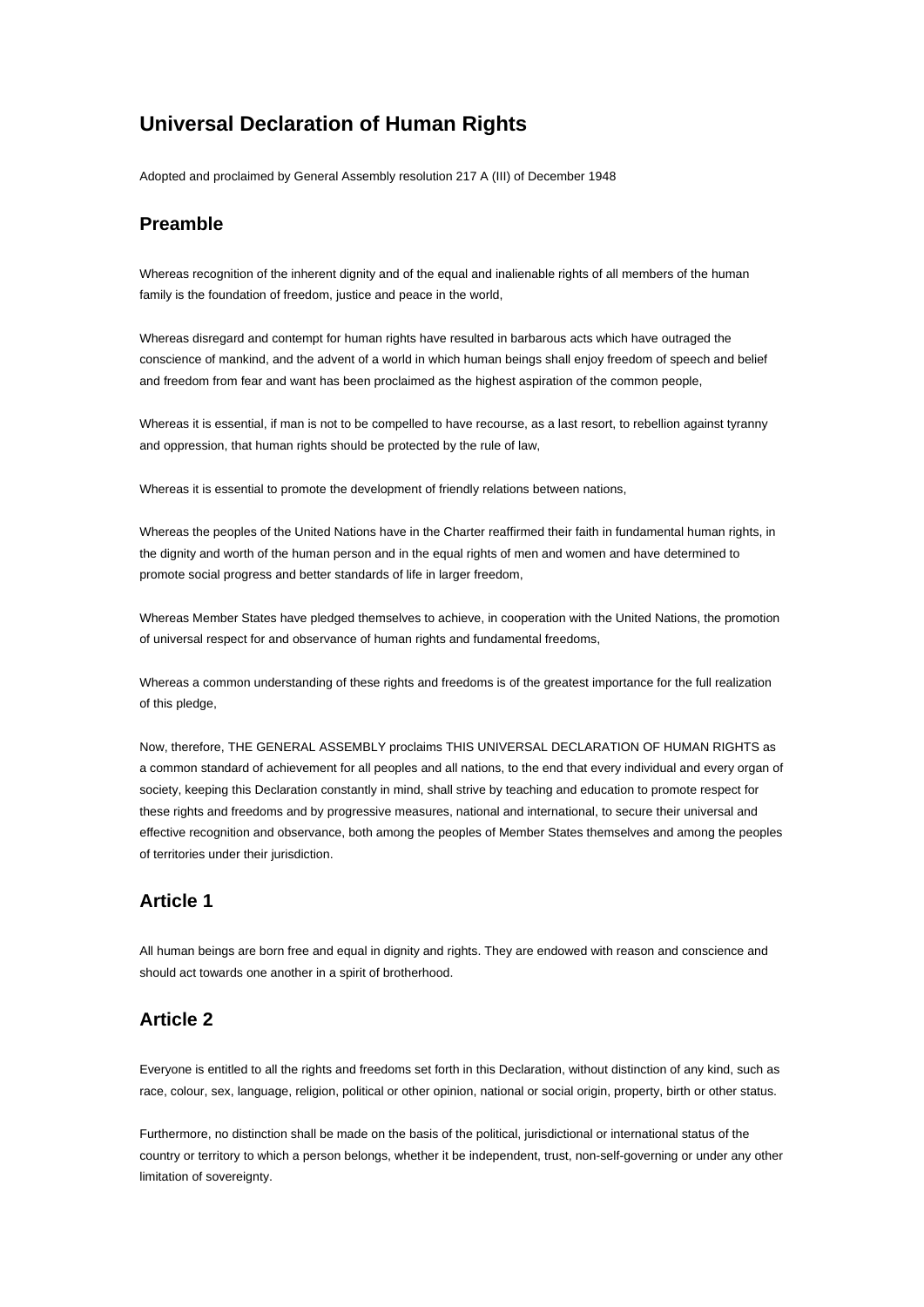# **Article 3**

Everyone has the right to life, liberty and security of person.

#### **Article 4**

No one shall be held in slavery or servitude; slavery and the slave trade shall be prohibited in all their forms.

#### **Article 5**

No one shall be subjected to torture or to cruel, inhuman or degrading treatment or punishment.

#### **Article 6**

Everyone has the right to recognition everywhere as a person before the law.

## **Article 7**

All are equal before the law and are entitled without any discrimination to equal protection of the law. All are entitled to equal protection against any discrimination in violation of this Declaration and against any incitement to such discrimination.

## **Article 8**

Everyone has the right to an effective remedy by the competent national tribunals for acts violating the fundamental rights granted him by the constitution or by law.

## **Article 9**

No one shall be subjected to arbitrary arrest, detention or exile.

## **Article 10**

Everyone is entitled in full equality to a fair and public hearing by an independent and impartial tribunal, in the determination of his rights and obligations and of any criminal charge against him.

## **Article 11**

- 1. Everyone charged with a penal offence has the right to be presumed innocent until proved guilty according to law in a public trial at which he has had all the guarantees necessary for his defence.
- 2. No one shall be held guilty of any penal offence on account of any act or omission which did not constitute a penal offence, under national or international law, at the time when it was committed. Nor shall a heavier penalty be imposed than the one that was applicable at the time the penal offence was committed.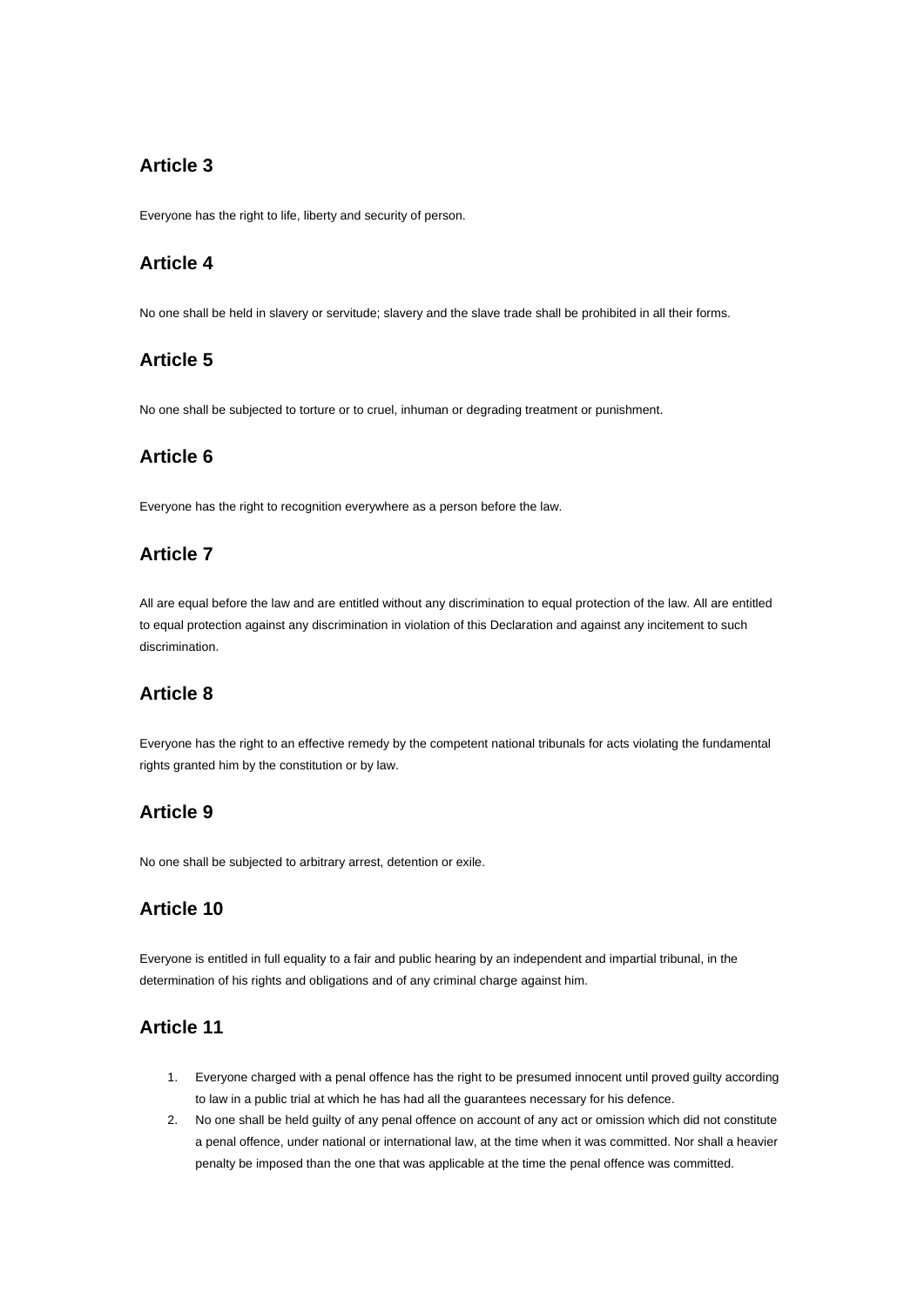## **Article 12**

No one shall be subjected to arbitrary interference with his privacy, family, home or correspondence, nor to attacks upon his honour and reputation. Everyone has the right to the protection of the law against such interference or attacks.

#### **Article 13**

- 1. Everyone has the right to freedom of movement and residence within the borders of each State.
- 2. Everyone has the right to leave any country, including his own, and to return to his country.

#### **Article 14**

- 1. Everyone has the right to seek and to enjoy in other countries asylum from persecution.
- 2. This right may not be invoked in the case of prosecutions genuinely arising from non-political crimes or from acts contrary to the purposes and principles of the United Nations.

## **Article 15**

- 1. Everyone has the right to a nationality.
- 2. No one shall be arbitrarily deprived of his nationality nor denied the right to change his nationality.

## **Article 16**

- 1. Men and women of full age, without any limitation due to race, nationality or religion, have the right to marry and to found a family. They are entitled to equal rights as to marriage, during marriage and at its dissolution.
- 2. Marriage shall be entered into only with the free and full consent of the intending spouses.
- 3. The family is the natural and fundamental group unit of society and is entitled to protection by society and the State.

## **Article 17**

- 1. Everyone has the right to own property alone as well as in association with others.
- 2. No one shall be arbitrarily deprived of his property.

#### **Article 18**

Everyone has the right to freedom of thought, conscience and religion; this right includes freedom to change his religion or belief, and freedom, either alone or in community with others and in public or private, to manifest his religion or belief in teaching, practice, worship and observance.

## **Article 19**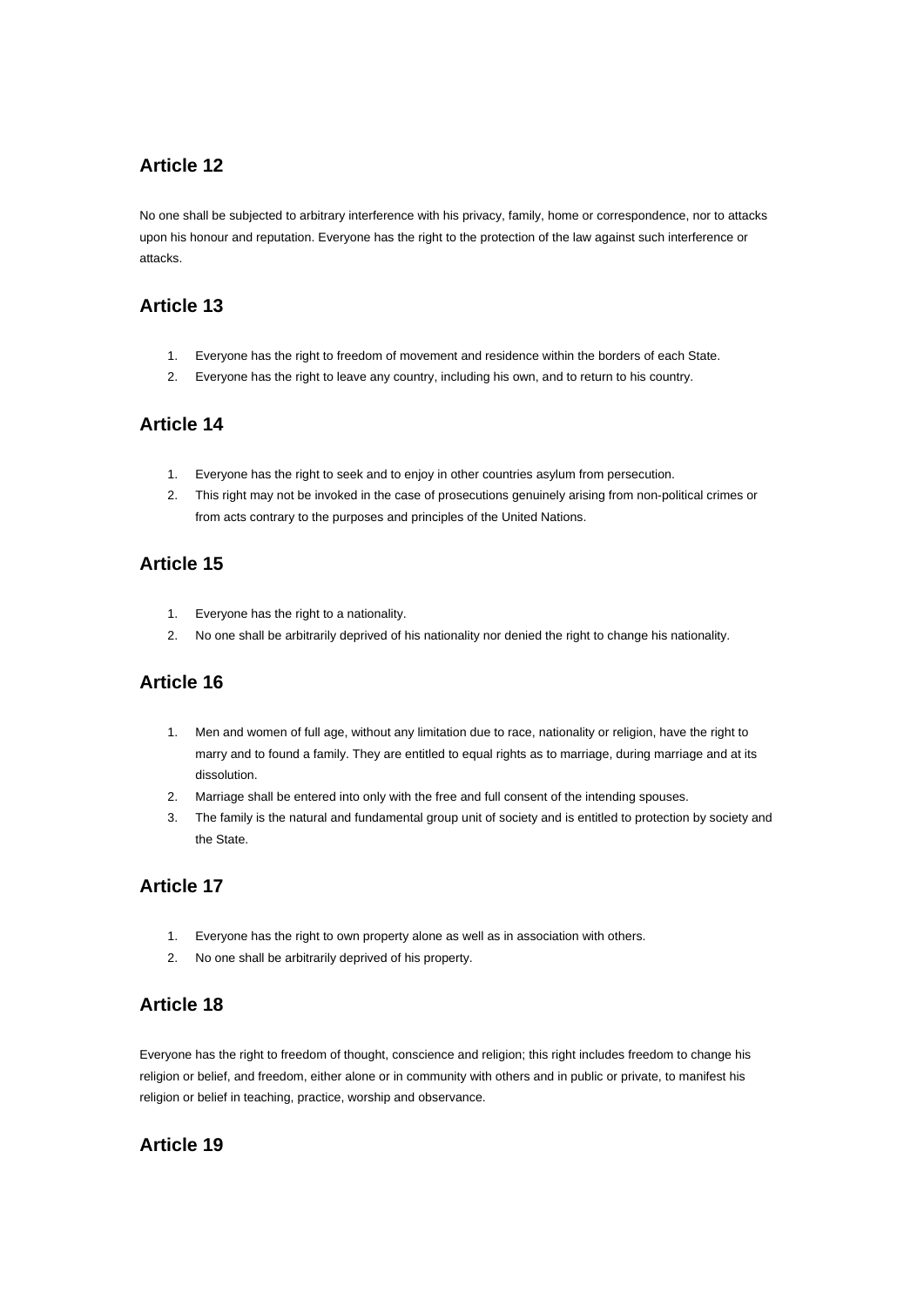Everyone has the right to freedom of opinion and expression; this right includes freedom to hold opinions without interference and to seek, receive and impart information and ideas through any media and regardless of frontiers.

#### **Article 20**

- 1. Everyone has the right to freedom of peaceful assembly and association.
- 2. No one may be compelled to belong to an association.

#### **Article 21**

- 1. Everyone has the right to take part in the government of his country, directly or through freely chosen representatives.
- 2. Everyone has the right to equal access to public service in his country.
- 3. The will of the people shall be the basis of the authority of government; this will shall be expressed in periodic and genuine elections which shall be by universal and equal suffrage and shall be held by secret vote or by equivalent free voting procedures.

## **Article 22**

Everyone, as a member of society, has the right to social security and is entitled to realization, through national effort and international co-operation and in accordance with the organization and resources of each State, of the economic, social and cultural rights indispensable for his dignity and the free development of his personality.

# **Article 23**

- 1. Everyone has the right to work, to free choice of employment, to just and favourable conditions of work and to protection against unemployment.
- 2. Everyone, without any discrimination, has the right to equal pay for equal work.
- 3. Everyone who works has the right to just and favourable remuneration ensuring for himself and his family an existence worthy of human dignity, and supplemented, if necessary, by other means of social protection.
- 4. Everyone has the right to form and to join trade unions for the protection of his interests.

## **Article 24**

Everyone has the right to rest and leisure, including reasonable limitation of working hours and periodic holidays with pay.

## **Article 25**

- 1. Everyone has the right to a standard of living adequate for the health and well-being of himself and of his family, including food, clothing, housing and medical care and necessary social services, and the right to security in the event of unemployment, sickness, disability, widowhood, old age or other lack of livelihood in circumstances beyond his control.
- 2. Motherhood and childhood are entitled to special care and assistance. All children, whether born in or out of wedlock, shall enjoy the same social protection.